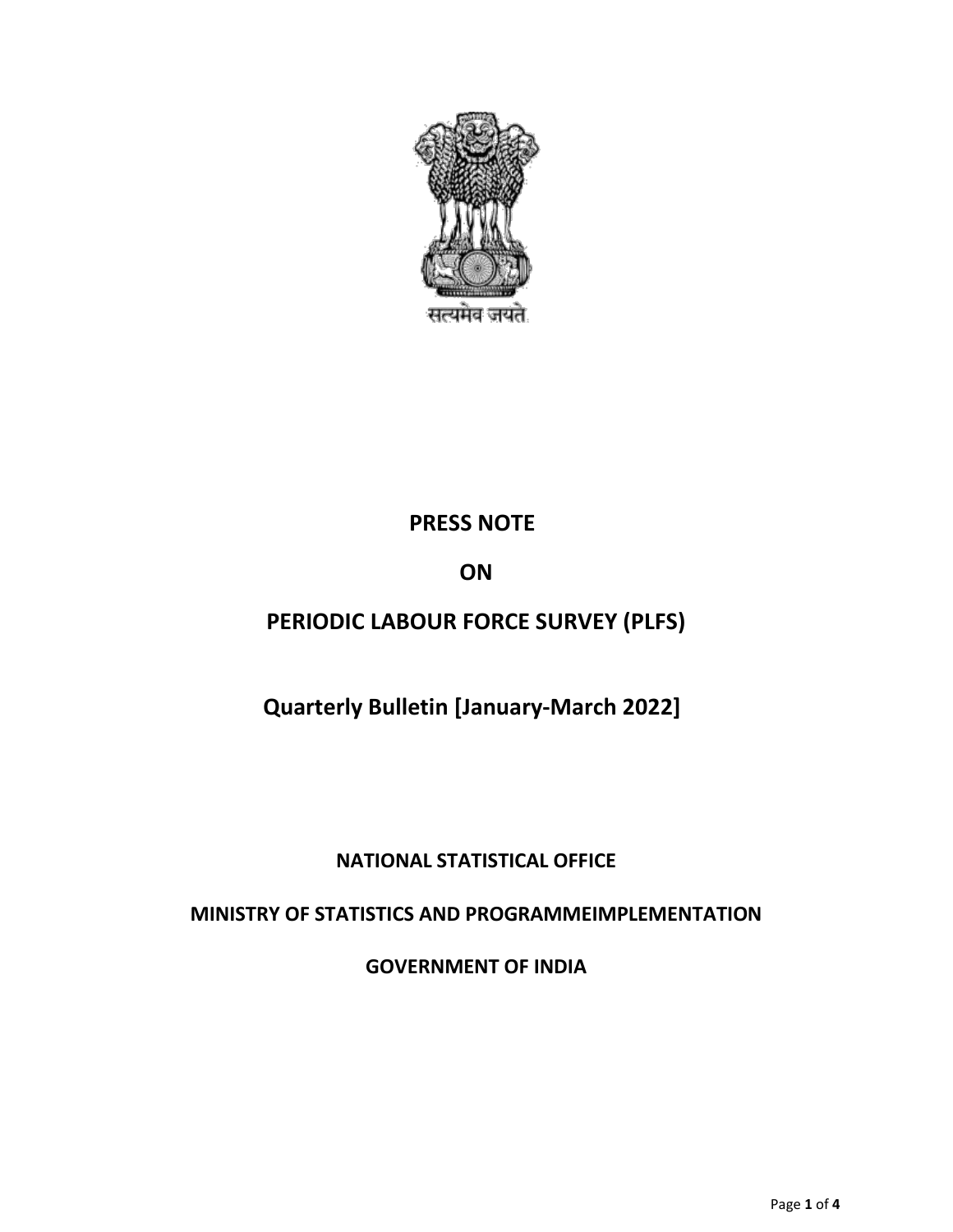#### **GOVERNMENT OF INDIA MINISTRY OF STATISTICS AND PROGRAMME IMPLEMENTATION**

Dated 16<sup>th</sup> June, 2022 २६ ज्येष्ठ, शक संवत १९४४

## **PRESS NOTE**

### **Periodic Labour Force Survey (PLFS) – Quarterly Bulletin [January-March 2022]**

#### **A. Introduction**

Considering the importance of availability of labour force data at more frequent time intervals, National Statistical Office (NSO) launched Periodic Labour Force Survey (PLFS) in April 2017. The objective of PLFS is primarily twofold:

- to estimate the key employment and unemployment indicators (viz. Worker Population Ratio, Labour Force Participation Rate, Unemployment Rate) in the short time interval of three months for the urban areas only in the 'Current Weekly Status' (CWS).
- to estimate employment and unemployment indicators in both 'Usual Status' (ps+ss) and CWS in both rural and urban areas annually.

On the basis of the data collected in PLFS, four Annual Reports of PLFS corresponding to the periods July 2017 - June 2018, July 2018 - June 2019, July 2019 - June 2020 and July 2020- June 2021 covering both rural and urban areas giving estimates of all important parameters of employment and unemployment in both usual status (ps+ss) and current weekly status (CWS) have been released.

Besides these Annual Reports, thirteen Quarterly Bulletins of PLFS corresponding to the quarter ending December 2018 to quarter ending December 2021have already been released. In these quarterly bulletins estimates of labour force indicators, viz., Worker population ratio (WPR), Labour Force Participation Rate (LFPR), Unemployment Rate (UR), distribution of workers by broad status in employment and industry of work in the Current Weekly Status (CWS) for urban areas have been presented.

The present Quarterly Bulletin is the fourteenth in the series for the quarter January- March2022.

### **PLFS fieldwork during COVID-19 pandemic**

During the major waves of COVID-19 pandemic in 2020 and 2021, the field work was suspended in most parts of the country for short durations each time as per local situations, and was subsequently resumed with COVID-19 related restrictions. This, therefore, had a spill-over effect in completion of pending field work during subsequent Quarters. However, with extra efforts by the field staff, the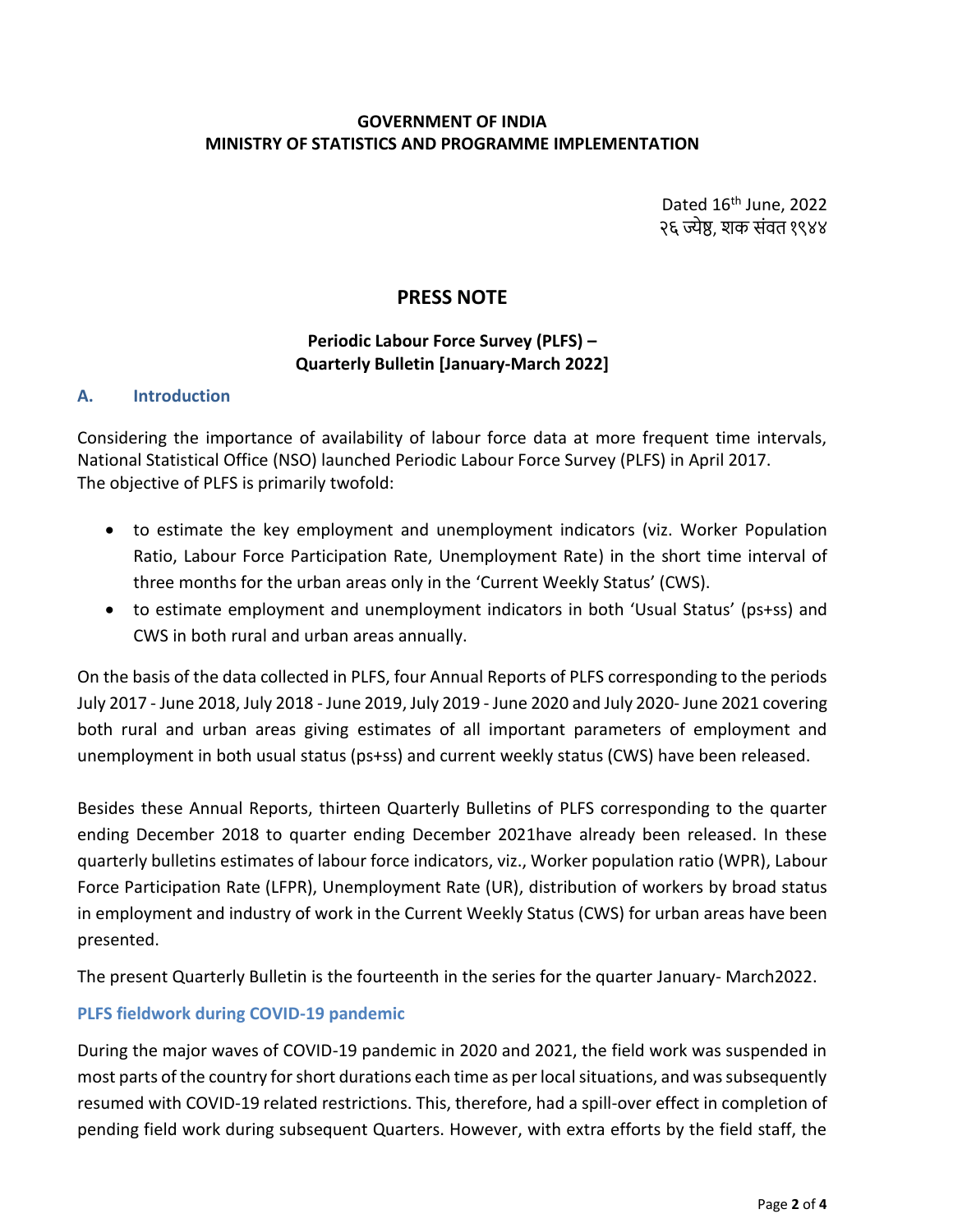pendency of field work could be gradually reduced. In cases, where field work of canvassing the Schedules in respect of the pending samples were undertaken later, the information was collected with respect to the actual reference period which would have been adopted had there been no pandemic. Thus, there was no break in the flow of information collected for any Quarter except that informants were approached at a later date due to the unavoidable situation. The field work for collection of information in respect of the FSUs allotted for the Quarter January - March, 2022 was completed by 04.04.2022 for the first visit samples and by 31.03.2022 for revisit samples.

### **B. Sample Design of PLFS**

A rotational panel sampling design has been used in urban areas. In this rotational panel scheme, each selected household in urban areas is visited four times, in the beginning with 'First Visit Schedule' and thrice periodically later with a 'Revisit Schedule'. The scheme of rotation ensures that 75% of the first-stage sampling units  $(FSUS)^{1}$  are matched between two consecutive visits.

### **C. Sample Size**

 $\overline{a}$ 

At the all-India level, in the urban areas, a total number of 5,714 FSUs (UFS blocks) have been surveyed during the quarter January – March 2022. The number of urban households surveyed was 44,778 and number of persons surveyed was 1,73,091 in urban areas.

1. **Conceptual Framework of Key Employment and Unemployment Indicators for the Quarterly Bulletin**: The Periodic Labour Force Survey (PLFS) gives estimates of Key employment and unemployment Indicators like the Labour Force Participation Rate (LFPR), Worker Population Ratio (WPR), Unemployment Rate (UR), etc. These indicators, and 'Current Weekly Status' are defined as follows:

- (a) **Labour Force Participation Rate (LFPR):** LFPR is defined as the percentage of persons in labour force (i.e. working or seeking or available for work) in the population.
- (b) **Worker Population Ratio (WPR):** WPR is defined as the percentage of employed persons in the population.
- (c) **Unemployment Rate (UR):** UR is defined as the percentage of persons unemployed among the persons in the labour force.
- (d) **Current Weekly Status (CWS):** The activity status determined on the basis of a reference period of last 7 days preceding the date of survey is known as the current weekly status (CWS) of the person.

2. The Quarterly Bulletin for the quarter January – March 2022is available at the website of the Ministry [\(https://mospi.gov.in\)](https://mospi.gov.in/). The key results are given in the statements annexed.

<sup>1</sup>Urban Frame Survey Blocks (UFS) are the smallest area units taken as first-stage sampling units (FSU) in urban areas for PLFS.